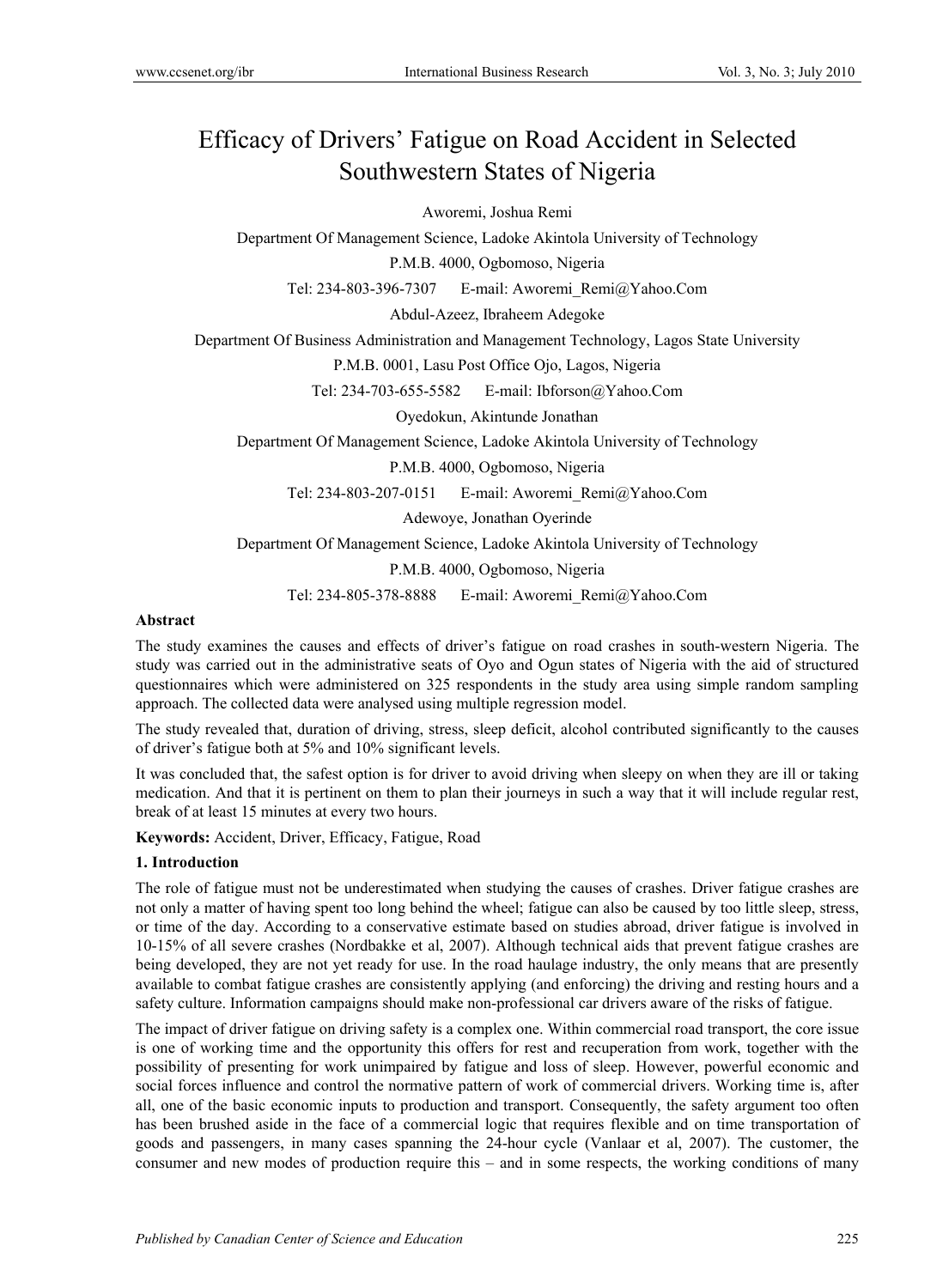drivers have become harsher and more demanding over the last 30 years. For these reasons, it is of particular importance to restate the safety case for controlling more effectively the factors that give rise to fatigue.

## **2. Concept of fatigue**

There is no clear definition of fatigue. The term is attributed with various meanings: physical (e.g. as a result of heavy and protracted physical labour) and neurobiological (biologically determined sleep-awake rhythms) (Nordbakke et al, 2007). In addition, it also has a mental/psychological meaning: not having the energy to do something, and a subjectively experienced reluctance to continue with a task. Fatigue, or tiredness, concerns the inability or disinclination to continue an activity, generally because the activity has been going on for "too long". There are different kinds, such as local physical fatigue (e.g. in a skeletal or ocular muscle), general physical fatigue (following heavy manual labour) or "central nervous" fatigue (sleepiness). The last of these is mental fatigue – not "having the energy" to do anything. Sleepiness is a particularly important form of fatigue related to the level of brain stimulation and the structures that regulate it (Åkerstedt and Kecklund, 2000).

In behavioural terms, there are four levels of sleep:

(a) Completely awake

(b) Moderate sleepiness when the central nervous system maintains an adequate pattern but functions more slowly than normal (Angus and Heslegrave, 1985);

(c) Severe sleepiness, where the individual is repeatedly overcome by fatigue and Interruptions occur interactively with the surroundings and performance becomes irregular and fitful. This characterises such disorders as narcolepsy (Valley and Broughton, 1983), as well as totally healthy, but exhausted, individuals (Torsvall and Åkerstedt, 1987); and

(d) Sleep, where there is no longer any interaction with the surrounding environment.

The level of fatigue or sleepiness is a function of the amount of activity (for example, number of hours awake) in relation to the brain's physiological waking capacity. Several factors can influence this physiological waking capacity and hence lower the fatigue threshold. For example, disturbed sleep, the low point in the circadian rhythm (time of day), and alcohol and drugs. These factors are independent of the activity being undertaken, but result in the fatigue effect of that activity appearing more quickly. Thus fatigue cannot be seen simply as a function of the duration of time engaged in work (or any other activity). Furthermore, where there is a lack of sufficient restorative sleep, the fatigue threshold may be affected over a period of days or weeks.

Human beings need to sleep. Sleep is not a matter of choice; it is essential and inevitable. The longer someone remains awake, the greater the need to sleep and the more difficult it is to resist falling asleep. Sleep will eventually overpower the strongest intentions and efforts to stay awake. The need for sleep varies between individuals, but sleeping for 8 out of 24 hours is common, and 7 to 9 hours sleep is required to optimise performance. Sleep patterns are governed by the circadian rhythm (the body clock) that completes a full cycle approximately once every 24 hours.

Humans are usually awake during daylight and asleep during darkness. There are two peaks of sleepiness: the early hours of the morning and the middle of the afternoon. The loss or disruption of sleep results in sleepiness during periods when the person would usually be fully awake. The loss of even one night's sleep can lead to extreme short term sleepiness, and continual disrupted sleep can lead to chronic sleepiness. The only effective way to reduce sleepiness is to sleep. Sleeping less than four hours per night impairs performance. The effects of sleep loss are cumulative and regularly losing one or two hours of sleep a night can lead to chronic sleepiness over time.

The most comprehensive research undertaken into the effects of driver fatigue has been carried out in the USA. A series of studies by the National Transportation Safety Board (NTSB) have pointed to the significance of sleepiness as a factor in accidents involving heavy vehicles (NTSB, 1990 and 1995; Wang and Knipling, 1994). The NTSB came to the conclusion that 52 per cent of 107 one - vehicle accidents involving heavy trucks were fatigue related; in nearly 18 per cent of the cases, the driver admitted to falling asleep. In a report published by NTSB (NTSB, 1999), summarising the US Department of Transport's investigations into fatigue in the 1990s, the extent of fatigue -related fatal accidents is estimated to be around 30 %. Fatigue is considered the most important road safety factor for large trucks (FHWA, 1995).

In Europe, the evidence is less comprehensive, and often involves retrospective accounts of fatigue involvement which are likely to underestimate its impact. A Dutch survey found that 7% of HGV drivers attributed their accident involvement to having fallen asleep at the wheel (Van Ouwerkerk, 1987). A more recent French study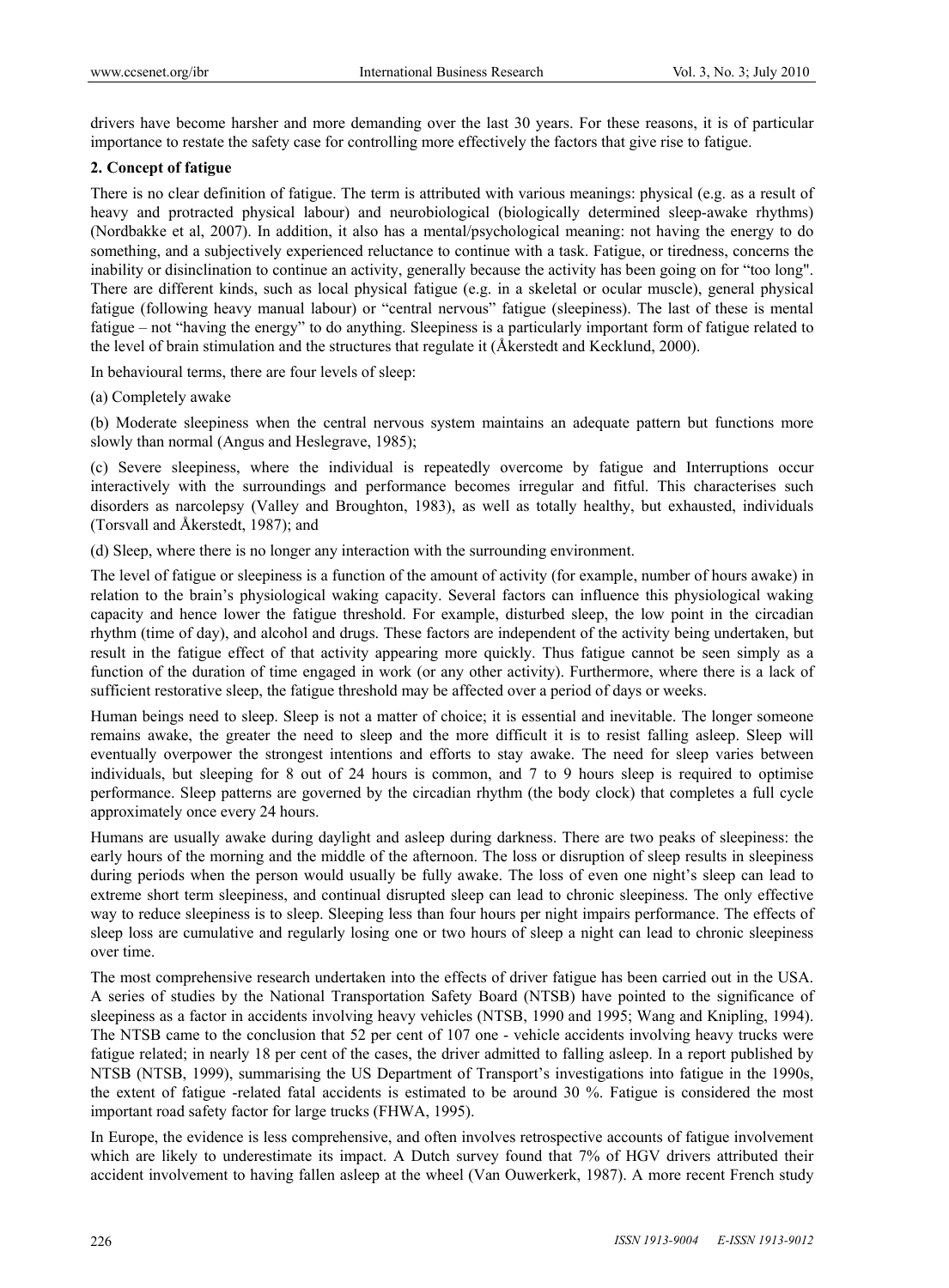showed that 10.5% of HGV drivers stated that fatigue had contributed to their road crash involvement (Monfrin et al, 1996). Langwieder and Sporner (1994) found that for commercial vehicles, the rate varied according to the weight of the vehicle identified as being mainly responsible for the accident: 26% for HGVs of more than 7.5 tonnes GVW and 35.7% for light vehicles under 7.5 tonnes GVW, both figures being more in line with the US results.

Posing the question in another way – what proportion of drivers report having fallen asleep at the wheel? As the results of different surveys carried out at different times show, over 50% of long -haul drivers have at some time fallen asleep at the wheel (Hamelin, 2000). While, internationally, there has been a lot of research on fatigue and safety, in Europe and Africa there have not been concerted effort to provide a strong and coherent research basis for the development of policy. Thus while quite a lot is known about the physiology of sleep and waking (particularly over cycles of no more than 24 hours) and a certain amount about the risks associated with the various parameters of working time, knowledge of the actual working hours (and how they are distributed) is limited to certain countries (Van Ouwerkerk, 1987)

#### **3. Causes of fatigue**

Fatigue has many causes. It used to be directly and almost exclusively associated with the amount of time that one has been carrying out a particular task (time-on-task). It is still seen as one of the most important causes. However, research has shown other factors that are equally important (Vanlaar, et al 2007). In the first place, fatigue is a lack of sleep. This can be *chronic* or *acute*.

A *chronic lack of sleep* is the result of not having enough sleep during a long period. The average person needs 8 hours of sleep in every 24-hour cycle. The quality of the sleep is also of great importance, besides the quantity. If sleep is regularly interrupted, this leads a chronic lack of sleep, just as too little sleep does. The quality of sleep is influenced by, among other things, sleep disorders like sleep apnoea (temporary breathing stoppage while sleeping) or narcolepsy (the tendency to suddenly fall asleep). But it can also be a side effect of chronic diseases and/or medication or the result of external factors such as a noisy or unpleasant sleeping environment (Valley and Broughton, 1983).

 An *acute lack of sleep* is also the result of too little sleep, but is less structural than chronic lack of sleep. An acute lack of sleep can occur after just *one* bad or short night. If there has been too little sleep during a 24-hour period, we refer to it as a partial, acute lack of sleep. There is a complete, acute lack of sleep if there has been no sleep at all in a period of 24 hours.

Fatigue or sleepiness can also occur without lack of sleep. This type of fatigue is usually linked to the daily sleep cycle or the biorhythm. This means that at certain times in the 24-hour cycle the human body has a greater need for sleep than at other times. This happens most and lasts longest early in the morning (approximately between midnight and 4 a.m.) and, to a lesser extent, about 12 hours later (approximately between 2 p.m. and 4 p.m.). At these moments, there is a natural tendency to sleep and, if this cannot be given in to, a sleepy feeling occurs.

The duration and quality of sleep have a direct effect on the level of alertness and the ability to drive a vehicle safely. Setting off in the vehicle in the early hours of the morning means, for instance, that a person is combining driving at the low point in the circadian rhythm with a greatly shortened period of sleep. Fragmented sleep, characteristic of a sleep disorder called sleep apnoea, can in serious cases have no recuperative value whatsoever with an accompanying high risk of falling asleep at the wheel. Any cumulative sleep debt, which has built up over several days, will also adversely affect performance. Such a sleep debt needs to be dissipated over successive nights of good sleep that include the time window of the circadian low point. Some evidence suggests that following severe sleep restriction, recovery of performance may not be complete even after three nights of recovery sleep (Balkin et al, 2000).

The NTSB's in-depth study of single-vehicle accidents involving large trucks (NTSB, 1995), concluded that the most important factors behind the 58 per cent of fatigue - related accidents were the duration of the driver's last period of sleep, the total number of hours of sleep during the past 24-hour period, and fragmented sleeping patterns (several short periods of sleep). The period of sleep starts to be negatively affected if this daily rest falls below 12 to 14 hours (Kurumatani et al, 1994; Kecklund and Åkerstedt, 1995; Wylie et al, 1996; Mitler et al, 1997; Hantula, 2000).

The following factors have indirect influence: age, physical condition, the use of alcohol, drugs and/or medicine, external factors such as temperature, noise, vibrations, and also the routine of a task. For example, driving alone on a boring road for a long time may not itself cause fatigue or sleepiness, but it can cause the consequences to manifest sooner.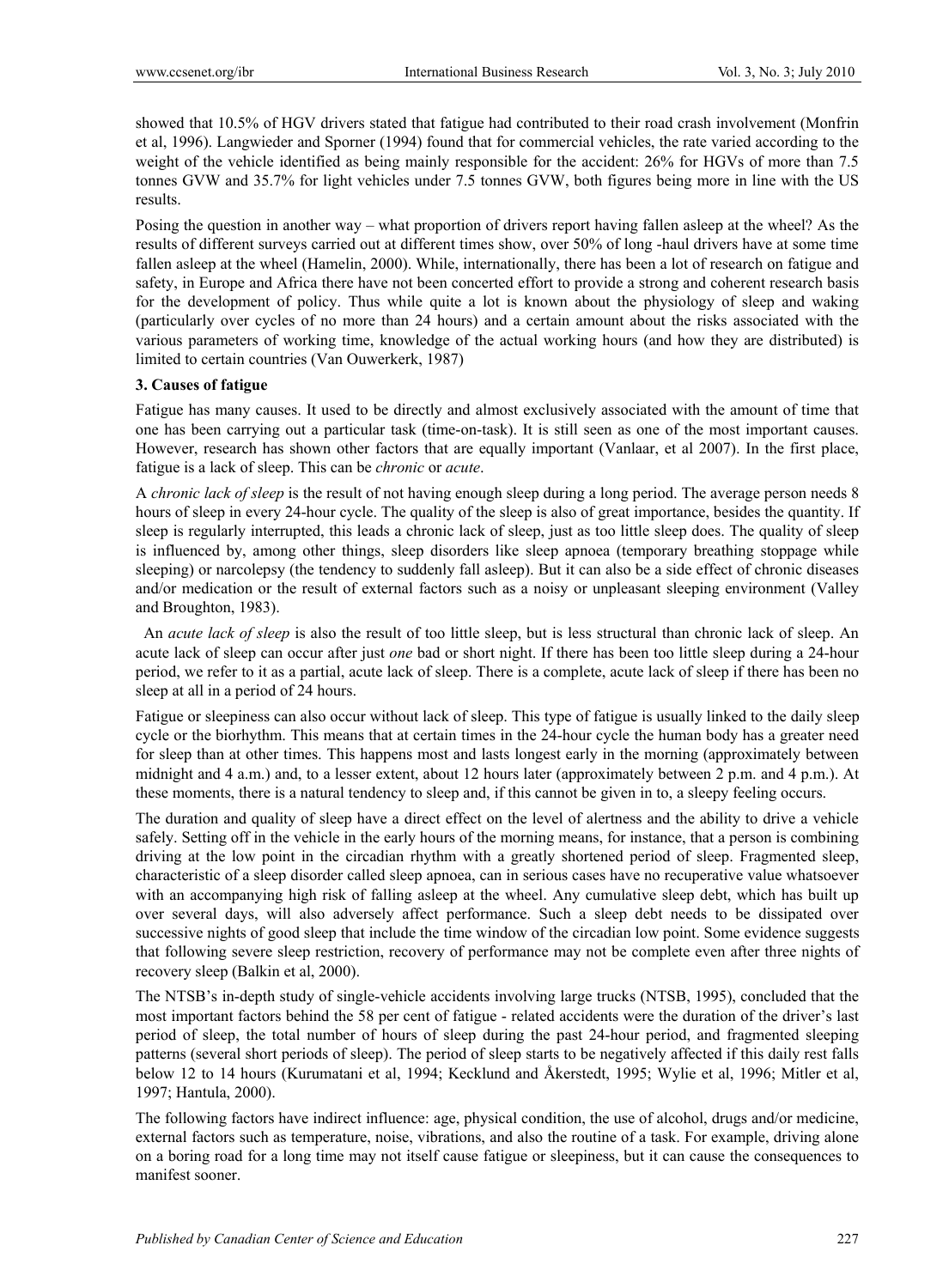#### **4. General effect of fatigue**

Fatigue leads to a reduction in alertness, longer reaction times, memory problems, poorer psychometric coordination, and less efficient information processing. Fatigue also has an effect on the frame of mind. The motivation to carry out a task diminishes, the communication and interaction with the surroundings deteriorates, and one gets irritated quicker and reacts more aggressively towards people and things. In other words, fatigue leads to diminished action capability and action preparedness (Langois et al, 1985; Lavie et al, 1987; Horne and Reyner, 1995; Pack et al, 1995; Hantula, 2000).

All the above-mentioned functions are important for carrying out the driving task accurately and safely. It can, therefore, be expected that fatigue also leads to a worsening of carrying out the driving task. Various studies have indeed shown this to be the case. Such research generally involves a driving simulator in which subjects either drive a long distance or are not allowed to sleep for a long time. The results of this type of study are reasonably uniform. In the first place it was found that tired people have more problems in keeping their lane, more often cross or nearly cross the side marking, and make greater steering adjustments and do so more abruptly. The drivers also react less accurately to deceleration by the driver in front (Wang, 1995).

In spite of this, the car driver appears to be capable of adjusting to the circumstances. For example, it has been found that the task performance deteriorates less when the task gets more difficult or more dangerous, for example in road bends, when an oncoming vehicle approaches, or when a vehicle in front suddenly brakes. In addition, there are also indications that a driver compensates fatigue. Initially, this is done by increasing the task demands by, for example, driving faster. Next, as fatigue increases, the task demands are decreased by driving slower and keeping a longer distance to the vehicle ahead. It must however be observed that people in a hurry use compensation in the form of lower task demands much less frequently.

## **5. Fatigue and road crashes**

Fatigue is not normally referred to on road accident report forms. This means that, in general, no reliable official statistics exist for the frequency of fatigue-related road accidents. The data that do exist mostly originate from studies that estimate the extent of fatigue from other variables (for example, characteristics of accidents), or from specially constructed studies collecting new material on the incidence of tiredness in relation to accidents. Thus, while the typical representation of fatigue in official road accident statistics may be around 3% or less (slightly more for fatal accidents), the actual contribution of fatigue is hidden by systematic under-reporting. This is demonstrated in a wide range of reliable studies, a few of which are mentioned below.

In a UK survey, "tiredness" was reported by the drivers questioned as being a factor in 7.3 % of the accidents they had been involved in during the three years preceding the study (Maycock, 1995). This figure is similar to a German study (7%) although this work focused on lorry and bus drivers (Garo et al, 1997). A Bavarian study found that 24% of the fatal accidents (irrespective of road users categories) that had occurred on motorways in 1991 (204 in total) were the result of sleepiness at the wheel (Langwieder and Sporner, 1994).

A later UK study found that sleep-related accidents accounted for 16% of all vehicle accidents occurring in Devon and Cornwall counties between 1987 and 1992 and 23% of all accidents to which the Midlands counties police forces were called (Horne and Reyner 1995). In Australia, VicRoads, an Australian road safety organisation, estimates that 25% - 35%

(And possibly up to 50%) of road crashes are sleep related. Fell (1994), estimated that driver sleepiness accounts for 6% of road accidents, 15% of fatal accidents and 30% of fatal crashes on rural roads. Also in Germany, a study of motorway accidents in Bavaria estimated that 35% of fatal motorway crashes were due to reduce vigilance (driver inattention and fatigue) (Hell et al, 1997). In New Zealand between 1996 and 1998, 114 fatal road crashes (8% of all fatal crashes) and injury road crashes (5% of injury accidents) were thought to be fatigue related (Land Transport Safety Authority, 1998). A study of 370 heavy motor vehicle crashes in 1997, found that driver fatigue was listed as a contributing factor in 7% of accidents (Gander, et al 1998).

A questionnaire survey of 9,200 accident-involved drivers in Norway found that 3.9% of the accidents were sleep related, but almost 20% of night-time accidents involved driver drowsiness (Sagberg, 1999). An assessment of road accidents between 1984 and 1989 in Israel found that up to 1% were recorded as sleep related, but the real figure was likely to be much higher as many accidents recorded as other types of driver error were likely to have been related to driver fatigue. In Ghana, the questionnaire survey of 250 drivers in some selected motor park in Accra revealed that 10-20% of all single accidents are caused by fatigue (NRSC, 2008).

## **6. Methodology**

The research was carried out in the administrative seats of selected states of Southwestern Nigeria (Ibadan and Abeokuta), with the aid of structured questionnaire and interview techniques.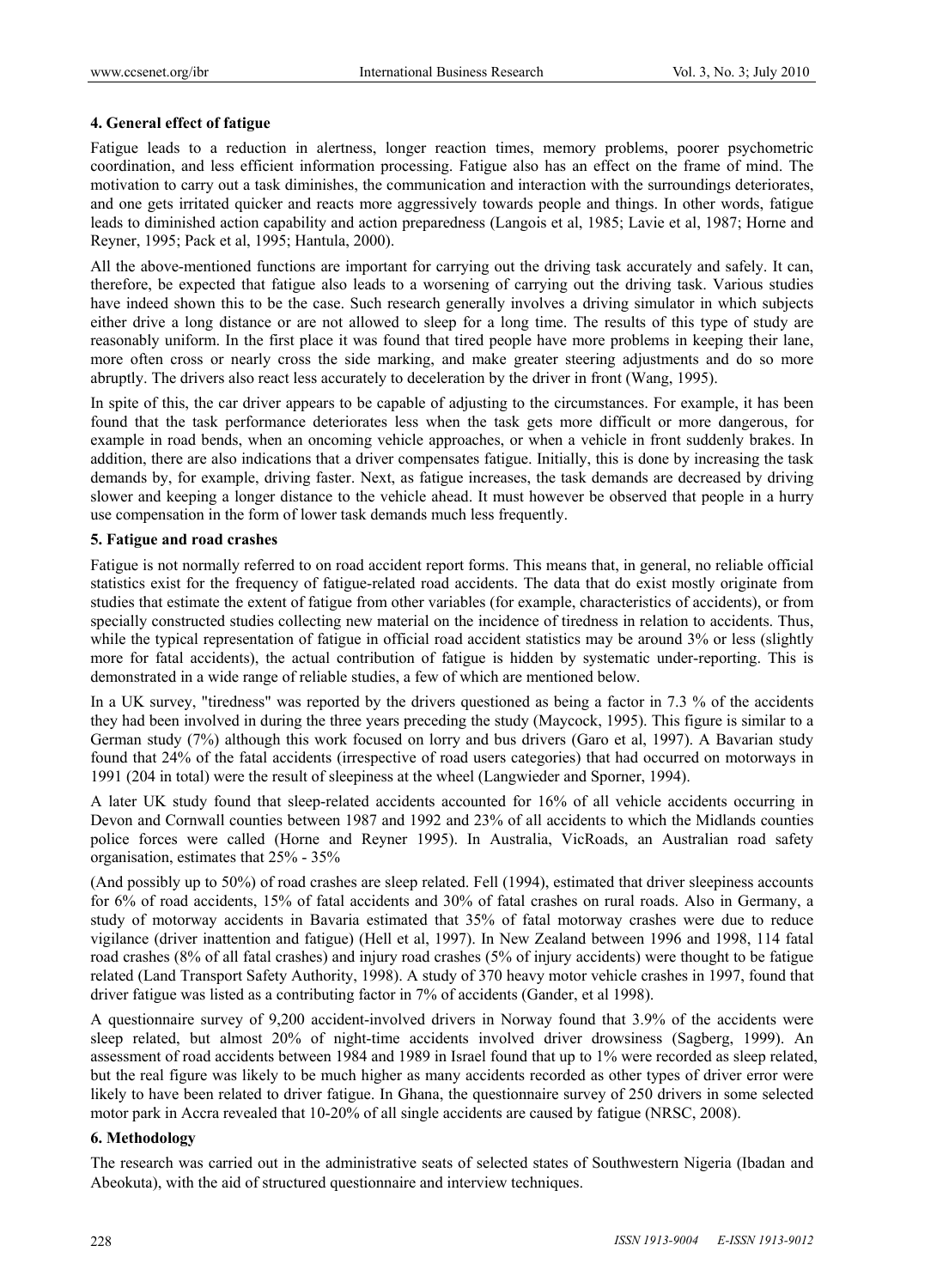The states are known to have existed over the centuries as economic and administrative centres of the former kingdoms in this part of the country. The activities of the colonial administration in the mid  $20<sup>th</sup>$  century reinforce their growth and development (Aworemi, 2008). The states are well connected to the major cities by express roads and their locations in the country make them accessible to the more economically developed regions in the country.

The data on which the study is based were collected from a total of 325 out of 400 respondents' drivers in the study area, representing 81.25% respondent rate using simple random sampling technique. The collected data were analysed using multiple regression model. The model was chosen because it allows for dummy variables to be included. A number of fatigue related variables could not be measured or calibrated at interval, ratio or continuous scales, but in binary or dichotomous forms, therefore the inclusion of dummy will make sure that the estimates do not lose any of their properties.

The identified variables include; duration of driving, sleep deficit, experience, alcohol, stress, family responsibilities, time of the day.

The model is specified as  $Y_1 = a_0 + b_1x_1 + b_2x_2 + b_3x_3 + \ldots + b_nx_n + Ue$  (1)

Where,

 $a_0$  = Constant

 $Y = Dependent variable (fatique)$ 

 $X_1$  = Duration of driving

 $X_2$  = Sleep deficit

 $X_3$  = Stress

 $X_4$  = Time of the day

 $X_5$  = Age and experience

 $X_6$  = Family responsibilities

 $X_7$  = Alcohol

And  $bi = b_1 b_2, b_3...$  represent the coefficient of the identified predictors

 $Ue =$  Error term

## **7. Results and Discussion**

In attempt to analyse the efficacy of fatigue in road traffic accident, three functional forms were employed in the regression analysis. The result for each functional form is as shown in Table 1. The functional forms that were considered before choosing the lead equation were linear, semi-log and double log functions. The importance of Multiple Regression in this study is to determine how the exploratory variables  $(X_1-X_7)$  affect the dependent variable (Y). From the three functional forms used for the data, the linear function was chosen as the lead equation. This was based on the appropriateness of the signs on the regression coefficient as specified by a *priori*  expectation, the value of the coefficient of multiple determination  $\mathbb{R}^2$ , the number of statistically significant variables that is 't' and F-values and tests.

The equation obtained from linear function regression result is as follows:

 $Y = -14.238 + 1.11X_1 + 0.556X_2 + 1.499X_3 + 1.545X_4 - 0.248X_5 - 0.228X_6 + 0.923X_7$  (2)

The coefficient of Multiple Determination  $R^2$  of 0.78 implies that 78% of the total variation in the causes of fatigue among the drivers was explained by the independent variable. The remaining 22% not explained could be attributed to the stochastic variation.

The t-value of the coefficients  $X_1, X_2, X_3$  and  $X_7$  were all statistically significant at both 5% and 10% levels. This implies that duration of driving  $(X_1)$ , Sleep deficit  $(X_2)$ , Stress  $(X_3)$ , and Alcohol  $(X_7)$  contributed significantly to the variation in the causes of drivers' fatigue.

The positive regression coefficient of  $X_1, X_2, X_3, X_4$  and  $X_7$  indicate that increasing in duration of driving, sleep deficit, time of the day, stress, and alcohol in-take, will have an increasing effect on fatigue which eventually can lead to accident. While the negative regression of  $X_5$  and  $X_6$  indicate that any increase in family responsibilities and experience will lead to decrease in level of fatigue.

The duration of driving  $(X_1)$  had a coefficient of 1.11, which implies that any one-unit increase in the driving duration would increase the fatigue level of driver by 1.11. This shows that long driving duration on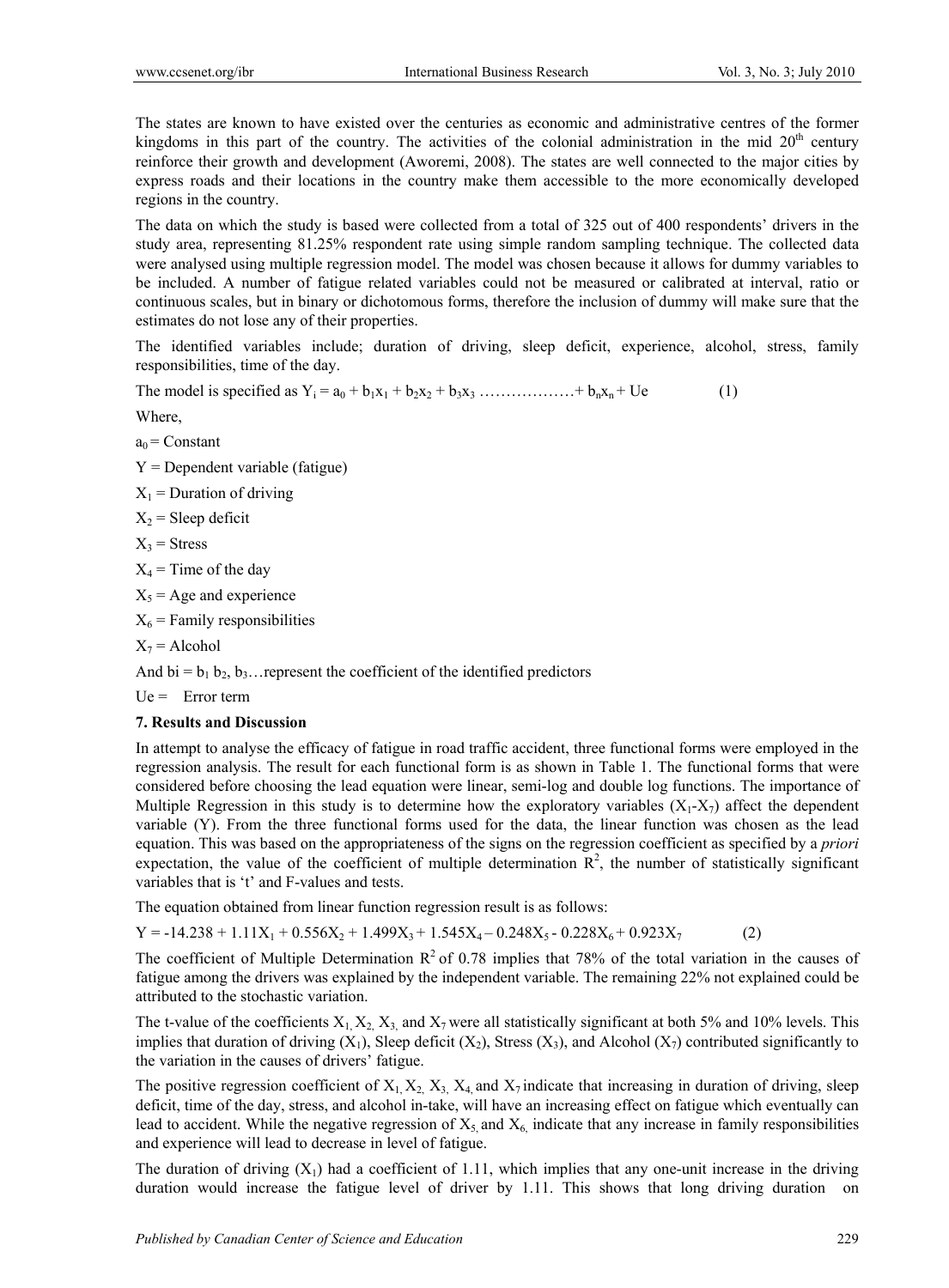monotonous roads, such as motorways, are more likely to result in a driver falling asleep at the wheel .Journeys that are for work purposes, especially ones involving truck drivers or company car drivers, are also a high risk type of journey because they involve long period of driving. This corroborates the earlier studies by Horne et a (1995) which confirmed that all of the sleep related accidents occurred within seven hours of the start of the journey.

The age and experience of driver  $(X_5)$  has a coefficient of -0.648, which means that the older or more experience a driver is, the less fatigue he would experience. The belief is that driver with more than 10 years driving experience or over forty years of age have a consistently lower accident risk than their younger or less experienced counterparts. This result is in contrary to the findings of Harris et al (1972) and Hamelin (2000) that older drivers appear to be more susceptible to fatigue than their younger counterpart.

Furthermore, Stress  $(X_3)$  is an important contributory factor to fatigue in driving and it is expected to contribute positively and significantly to the drivers' fatigue. It has coefficient of 1.499, which translates to the fact that for every one unit measure of increase in Stress, there is an increase of 1.499 in the level of fatigue experience by the driver. Also it is significant at 5% which shows that Stress contributed positively and significantly to the level of fatigue in driving.

Family responsibilities  $(X_6)$  have a coefficient of -0.640. Thus the level of fatigue decreases by 0.640 with one unit increase in family responsibilities. The implication of this is that the more responsible a driver is, the less fatigue he would be experiencing. Because he would be taking his time in making driving decisions so as not to fall victim of accident due to the responsibilities and part he is playing in the family. This corroborates the earlier finding of Aworemi (2007) that family responsibilities and social status had significant effects on accident reduction in south-western Nigeria.

Lack of sleep or sleep deficit  $(X_2)$  on the part of drivers is an important variables and it is expected to contribute positively and significantly to the level of fatigue in driving. This variable has coefficient of 1.545, which means that one-unit increase in sleep deficit or lack of sleep by driver would result into 1.545 increases in the level of fatigue. This is in line with the study of United State National Transport Safety Board (NTSB, 1999) which ascertained that 17% (about 1 million) of road accidents are caused by drivers' fatigue.

Meanwhile, time of the day  $(X_4)$  had coefficient of 0.732 which shows that increase in time of the day by one unit would increase the level of fatigue by 0.732. However, this value is insignificant at both 10% and 5% confidence level.

Finally, alcohol intake  $(X_7)$  had a coefficient of 2.21 which indicate that for every single alcohol taken by the driver, there is possibility of fatigue level been increased by 2.21, which is very significant and positively related. This is in consonance with earlier study in New York (Hamelin, 2000). Some 593 truck drivers were interviewed at rest areas on New York's interstate highways. Nearly two-thirds reported episodes of drowsy driving after taking alcohol, and almost 5% said that they drove when drowsy on most, if not all, days after taking alcohol. Nearly half had fallen asleep at the wheel at some point in their driving career, and about one-quarter reported doing so at least once during the previous year.

## **8. Conclusion and Recommendation**

Driver fatigue is a serious problem resulting in many thousands of road accidents each year. It is not currently possible to calculate the exact number of sleep related accidents because of the difficulty in detecting whether fatigue was a factor and in assessing the level of fatigue. However, research suggests that up to 20% of accidents on monotonous roads in Great Britain are fatigue related (Johnson, 1998). Research in other countries also indicates that driver fatigue is a serious problem.

The safest option is for drivers to avoid driving when sleepy, when they would normally be sleeping or when they are ill or taking medication which contradicts driving or using machinery. It is crucial that drivers plan journeys, especially long ones involving driving on motorways or other monotonous roads. Drivers should:

1) Try to ensure they are well rested, and feeling fit and healthy (and not taking alcohol), before starting long journeys.

2) Plan the journey to include regular rest breaks (a break of at least 15 minutes at least every two hours). If necessary, plan an overnight stop.

3) Avoid setting out on a long drive after having worked a full day.

4) Avoid driving into the period when they would normally be falling asleep.

5) Avoid driving in the small hours (between 2am and 6am).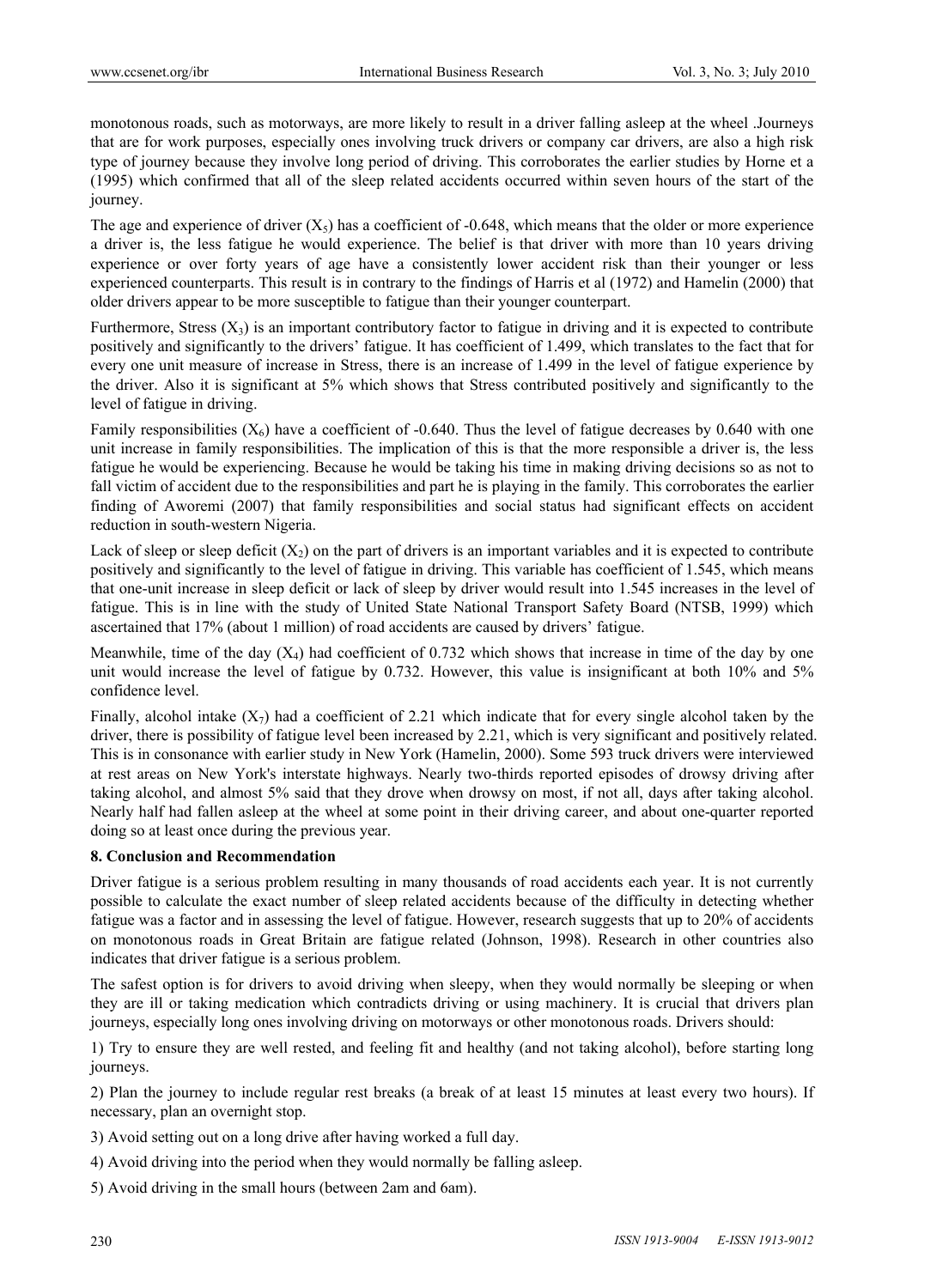6) Be extra careful when driving after eaten a meal.

7) If feeling sleepy during a journey, stop somewhere safe, take drinks containing caffeine and take a short nap.

#### **References**

Aworemi, J. R. (2008) "An evaluation of the performance of private transport companies in selected south-western state of Nigeria", *Africa Journal of Business Management,* Vol.2 (8), pp 131-137.

Åkerstedt, T. (2000) "Consensus statement: Fatigue and accidents in transport operations" *Journal of Sleep Research.* Vol. 9 issue 4: pp395-395

Angus, R. G. and Heslegrave, R. J. (1985). "Effects of sleep loss on sustained cognitive performance during a command and control simulation". *Behaviour research methods, instruments, & computers*, Vol. 17: pp 55-67.

Balkin, T. Thome, D., Sing, H., Thomas, M., Redmond, D., Wesenten, N., Williams

J., Hall, S. and Belenky, G. (2000). "Effects of sleep schedules on commercial motor vehicle driver performance". *Dept of Transport Federal Motor Carrier Safety Administration,* Washington. DOT-MC-00-133.

Gander, A. E. (1998) "Investigating fatigue in truck crashes: a new approach" *Road Safety Board.* Vol. 1 pp 34-57.

Garo C., Kiegeland P., Frieling, E. (1997). Le lien entre la durée du travail des conducteurs routiers et la sécurité routière au sein de l´Union européenne, (The Link between Road Drivers' Working Time and Road Safety in the EU), *Institut für Arbeitswissenschaft der Universität-GH Kassel,* (IfA), final report to GD 7, study contract No. B95-B2 7020-SIN 3973, Kassel, Germany.

Hamelin, P. (2000). 'The working time of professional drivers as a factor of flexibility and competitiveness in road haulage and passenger transport'. Paper to the TUTBSALTSA conference 'Working without limits? Re-organising work and reconsidering workers' health.' Brussels, 25-2.

Fell, D. (1994). "Safety Update: Problem Definition and Countermeasure Summary" *Research in Fatigue,* Vol.3 pp15-23.

Hantula, L. (2000). Road Safety Director, Traffic Safety Committee of Insurance Companies (VALT), Finland. Personal communication.

Harris, W., et al, (1997). 'Driver Inattention and Other Causative Factors in Fatal Highway. Crashes' Proceedings of the *41st Annual Conference of the Association for the Advancement of Automotive Medicine,* Orlando, USA, November, 10-11.

Horne, J.A; and Reyner, L.A. (1995). 'Sleep related vehicle accidents' in: *British Medical Journal*, 310, p. 565-567.

Johnson, K. (1998). 'Put Drowsy Driving to Rest' Traffic Safety 1998/05, *National Safety Council, USA.* 

Keckland, G. and Åkerstedt, T. (1995). "Effects of timing of shifts on sleepiness and sleep duration", J*ournal of Sleep Research*, 4 (suppl. 2): 47-50.

Kiegeland, P., Garo, C. and Frieling, E. (1999). The Working Conditions of HGV Drivers. European Conference of the Ministers of Transport (Eds.), *Social Aspects in Road Transport,*12-31. Paris

Kurumatani, N., Koda, S., Nagkagiri, S. et al. (1994). The effects of frequently rotating shiftwork on sleep and the family life of hospital nurses. *Ergonomics,* 37: 995-1007.

Land Transport Safety Authority. (1998). 'Fatigue and Road Accidents: Factsheet 24 *Land Transport Safety Authority,* PO Box 2840, Wellington, New Zealand.

Langois, P.H., Smolensky, M.H., His, B.P. and Weir, F.W. (1985). Temporal patterns of reported single-vehicle car and truck accidents in Texas, USA during 1980-1983. International, 2: 131-146.

Lavie, P., Wollman, M. and Pollack, I. (1987). Frequency of sleep related traffic accidents and hour of the day. *Sleep Research,* 16: 275.

Maycock, G. (1995). Driver Sleepiness as a Factor in Car and HGV Accidents, *Transport Research Laboratory (TRL),* Crowthorne, Berkshire, UK. New South Wales Road Safety Bureau RUS No 5.

NHTSA (2001). Drowsy driving and automobile crashes. *National Highway Traffic Safety Administration*  NHTSA, Washington DC.